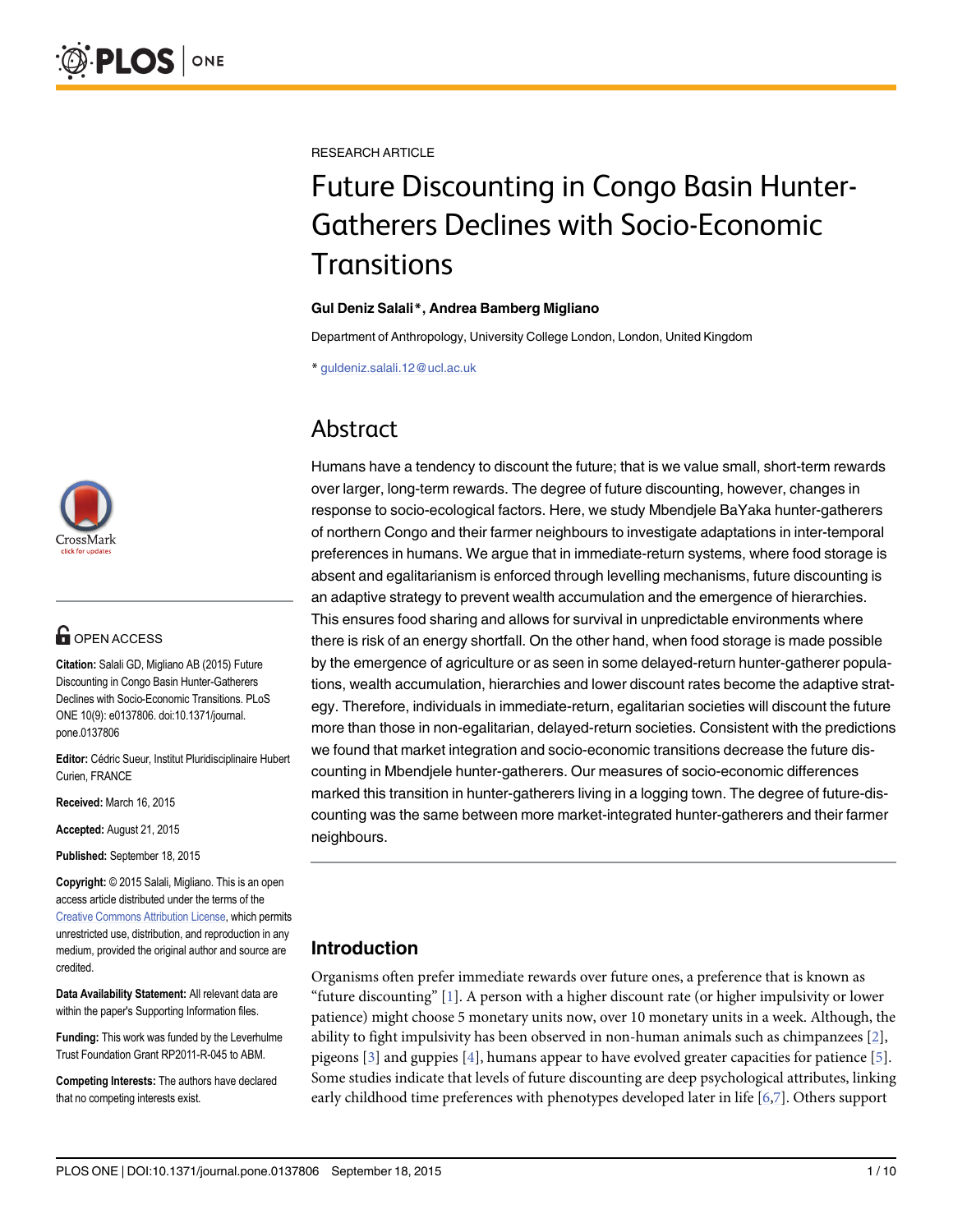<span id="page-1-0"></span>the idea that choice of immediate versus delayed rewards varies more plastically in response to socio-ecological factors in both non-human primates  $[8,9]$  $[8,9]$  $[8,9]$  $[8,9]$  $[8,9]$  and humans  $[10,11]$  $[10,11]$  $[10,11]$ .

Although there is a large body of literature investigating the determinants of future discounting in Western populations  $[7,11-14]$  $[7,11-14]$  $[7,11-14]$  $[7,11-14]$ , there are only a handful of studies examining the level of future discounting in small-scale societies [\[15](#page-8-0)–[21\]](#page-8-0). For example, Tucker [\[15\]](#page-8-0) tested whether individual-level wealth and income variables or conformity to social norms better predicted time preferences in Mikea forest forager-farmers and their fisher and farmer neighbours. Godoy et al. [\[17\]](#page-8-0) investigated whether the effects of years of schooling, age or income affected the levels of patience in Tsimane' forager-horticulturalists. They also compared rates of discounting in Tsimane' with those from two samples from the United States. While both studies found higher discount rates in forager-horticulturalist groups, they did not directly test whether a shift in social structure from an egalitarian one to a hierarchical one affects levels of future discounting. We believe investigating temporal preferences in foraging populations with egalitarian social structure may help us to understand when and how humans have developed greater patience.

Current-day hunter-gatherers present ideal populations to understand the trajectory of inter-temporal preferences in humans, since the decisions that extant hunter-gatherers make relative to their environment have a resemblance to the decisions that were made by pre-historic hunter-gatherers [\[22,23\]](#page-8-0). Some hunter-gatherer societies are immediate-return, where the obtained food is consumed in a short time. Immediate return hunter-gatherers are marked by high mobility and egalitarian political organization, which is believed to facilitate extensive food sharing as opposed to resource accumulation [\[24\]](#page-8-0). In delayed return systems (most farmers, herders and western systems) on the other hand, the food yield is obtained over long periods and stored; individuals accumulate wealth; and the political structure is less egalitarian and more hierarchical [[24](#page-8-0)]. Immediate return societies sustain their egalitarian structure through levelling mechanisms that prohibit saving, accumulation and dominance [\[25](#page-8-0)–[28](#page-8-0)]. These levelling mechanisms are believed to be important adaptations to ensure food sharing and in turn survival in unpredictable environments  $[27,29-31]$  $[27,29-31]$  $[27,29-31]$ . Transitions from immediate- to delayedreturn systems are most likely triggered by new storage systems and domestication [\[23,32\]](#page-8-0). Changes in subsistence mode and food surpluses break down social systems of sharing, resulting in inequalities [\[29\]](#page-8-0). In a similar way, market integration, sedentism and high population density push immediate return hunter-gatherers towards a delayed-return system [\[23\]](#page-8-0).

We suggest that future discounting in humans is a flexible behavioural adaptation associated with immediate-return systems and is subject to change in different socio-ecological conditions. The preference for immediate over delayed rewards will be adaptive in an immediatereturn system where food is shared widely and consumed immediately without storage. In a society where individuals are obliged to share upon demand [\[33](#page-8-0)] and accumulation is prevented via norms, it will be risky to wait for larger rewards. With the dawn of agriculture and the possibility of food storage, which brought about the reduction of food sharing and the emergence of delayed-return economies, humans may have also developed delayed-return ways of thinking (i.e. patience) and adapted their behavioural strategies towards longer-term, higher-yield rewards. A shift away from immediate- towards a delayed-return system should therefore decrease individuals' future discounting rates. Here we test whether: i) hunter-gatherers living in larger, more sedentary and market integrated groups will have more resource accumulation and less future discounting compared to mobile and forest-dwelling huntergatherers; ii) farmers will discount the future less than the hunter-gatherers. To test these predictions, we investigate the extent of future discounting and resource accumulation activities in Mbendjele BaYaka hunter-gatherers of the Republic of Congo who are characterized by their egalitarian social organization  $[34-37]$  $[34-37]$  $[34-37]$ . We compare inter-temporal decisions in hunter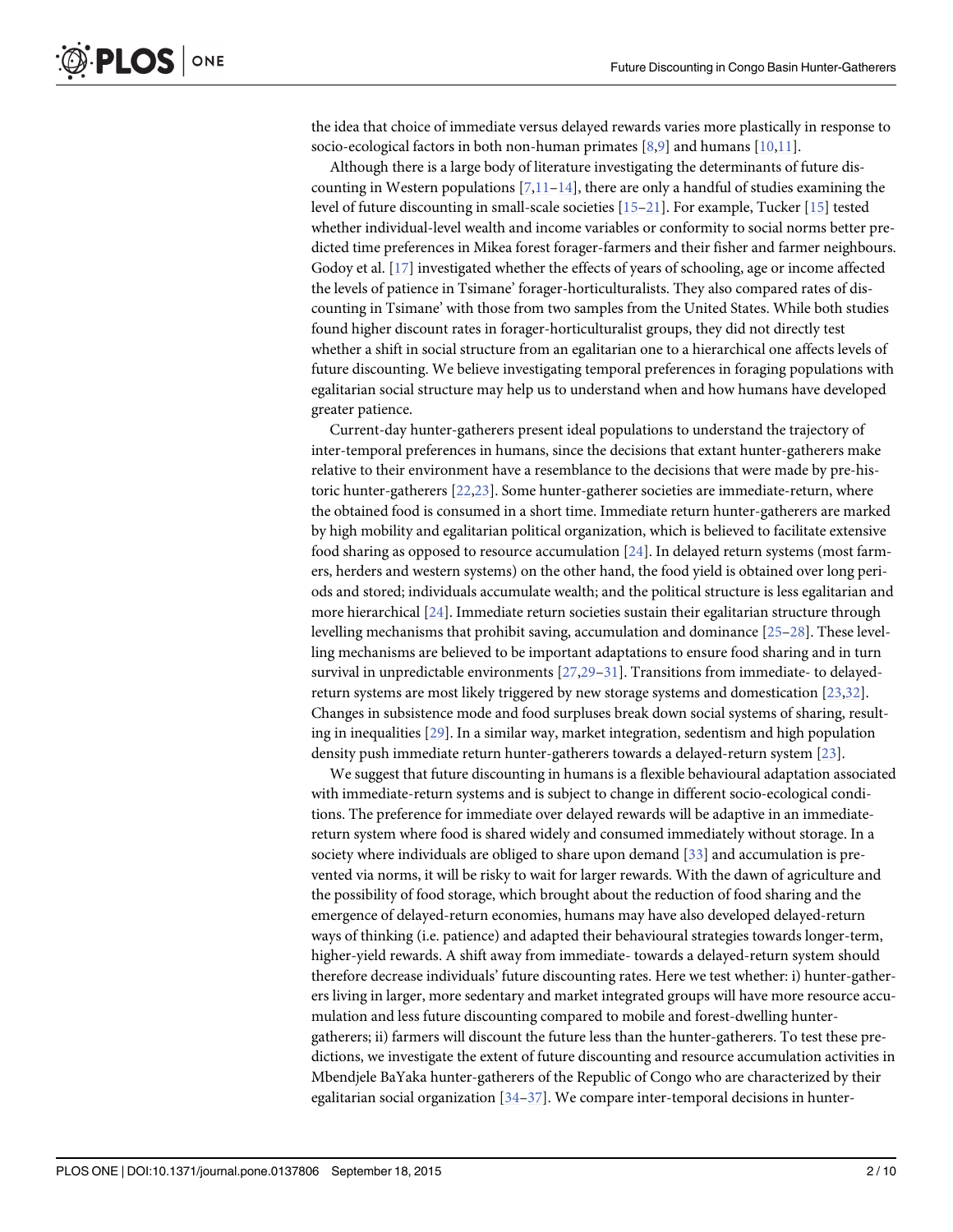<span id="page-2-0"></span>gatherer camps living further away from a town with those who live in a town, and with Bantu farmers.

#### Methods

#### Study Population

There were 186 adult ( $> 15$  years old) participants (91 females). Two Mbendjele camps (camp 1:  $n = 23$ , 14 females; and camp 2:  $n = 30$ , 18 females) were located in the forest, but close to mud roads opened by a logging company. In these camps subsistence was based on hunted and gathered products, although parts of hunted game were sold to bush meat traders. One Mbendjele camp (camp 3:  $n = 111$ , 46 females) was located in a logging town where most of the consumed products were bought in local markets. The last location was a Bantu farmer village  $(n = 22, 13$  females; see [S1 Supporting Information](#page-7-0) for further details).

Mbendjele BaYaka hunter-gatherers present an ideal population to study the adaptations in inter-temporal preferences in humans. They have an egalitarian social organization [\[35,37\]](#page-8-0), however their way of life is changing because of increasing pressure from logging activities [\[38](#page-9-0)], commercial hunting, and protected forest areas for conservation [[39,40\]](#page-9-0). Because camps vary in their proximity to logging towns, groups differ in their market integration and livelihood activities [\[39,40\]](#page-9-0). For example, during our field trip we observed frequent movement among hunter-gatherers living in the forest. Bush meat trade is common (the reason why many camps are located close to mud roads rather than deep in the forest), and sometimes individuals travel to the nearest farmer village to engage in wage labour  $[40]$  $[40]$ . Nevertheless, the main subsistence is hunting and gathering, and the money that is earned by selling meat is often spent immediately on goods such as alcohol, cigarettes, clothing and agricultural products. On the other hand, hunter-gatherers living in the logging towns engage in wage labour much more frequently [[39](#page-9-0)], and they often buy their food from the local market with the money they earn via employment from farmers or the logging company. Individuals in forest camps use traditional round leaf and liana huts that can be easily abandoned and re-made to match their mobile lifestyle; whereas individuals living in towns have permanent houses made of old timbers (see [S1 Supporting Information\)](#page-7-0). In forest camps we observed very few personal possessions (such as pots, machetes, traditional baskets and mats, and some clothing) in households, however in town camps some houses even had furniture (e.g. old chairs) in them. Both the house type and large population densities ( $> 100$  adults) indicate a transition to a sedentary lifestyle in town camps. It has been shown elsewhere that Mbendjele groups living in conservation-forestry towns spend much more time in formal employment, gun-hunting for villagers, wage labour and have become more sedentary [[39](#page-9-0)].

#### **Experiment**

The participants were informed that they were going to receive stock cubes (also known as bouillon cubes that are used widely in West and Central Africa as a food flavouring agent) for their participation in another study. Stock cubes are highly valued by Mbendjele to spice up food and obtained from traders, or local markets. At the end of the study, participants were asked whether they would prefer to receive one stock cube today or five tomorrow, and were given the stock cube(s) accordingly. This research was approved by UCL Ethics Committee, and carried out with permission from the Ministry of Scientific Research, Congo. Consent forms were verbally translated by a local translator, and questions from the participant were answered by researchers via the translator. Each participant, who agreed to take part, signed the informed consent form. The data supporting this article are available as part of the Sup-porting Information [\(S1](#page-7-0) and [S2](#page-7-0) Datasets).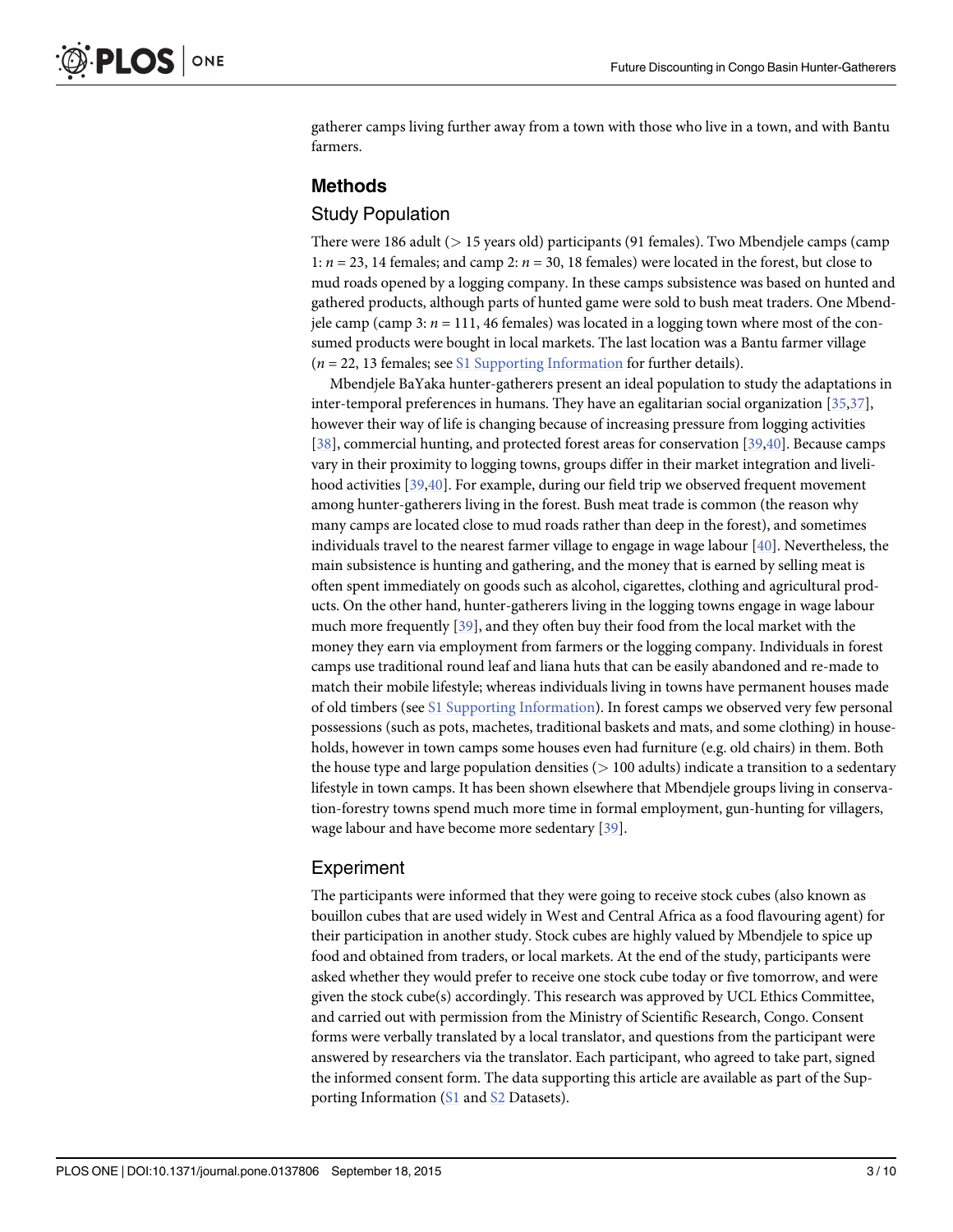<span id="page-3-0"></span>Data were analysed using R 3.2.0. To test whether people's choices differed between locations, we performed logistic regression analyses. Our response variable was future discounting: the choice of one cube today was coded as 1; the choice of five cubes tomorrow was coded as 0. Our predictor variables were Group type (forest camps, town camp and Bantu village) and Sex. To obtain the optimal model, we removed non-significant variables based on the likelihood ratio test statistic and its associated p-value.

In the current study, we had two measures to examine the socio-economic differences between forest and town camps: 1-) sums paid as bride prices ( $n = 18$  for forest camps,  $n = 26$ for the town camp) as a proxy for resource accumulation, since bride price has to be accumulated and planned ahead  $[41]$ ; 2-) frequency of farming work (*n* = 56 for forest camps, *n* = 63 for the town camp) as a proxy for integration in a delayed-return system  $[41]$ . We used a oneway permutation test based on Monte-Carlo simulations to compare the means of bride prices across locations. For the frequency of wage labour, we asked individuals how frequently they work for farmers, coding responses as 1) no/infrequent farm work, and 2) frequent farm work. We compared these responses using the Chi-square test of independence with Monte-Carlo resamplings.

#### **Results**

We first analysed the indicators of socio-economic differences between forest and town camps. These analyses revealed that hunter-gatherers in the town camp paid larger sums of bride price than those in forest camps (permutation test:  $p < 0.01$ ; [Fig 1a\)](#page-4-0). The range of bride prices was larger in the town camp, indicating accumulation of resources and emerging inequalities ([Fig](#page-4-0) [1a](#page-4-0)). Moreover, hunter-gatherers in the town camp engaged in wage labour much more frequently than those living in forest camps ( $n = 119$ ,  $\chi^2$ <sub>1</sub> = 17.35,  $p < 0.001$ ; <u>[Fig 1b](#page-4-0)</u>).

There was no difference between the proportions of participants that chose one cube today in the two hunter-gatherer forest camps (camp 1 and camp 2,  $n = 53, \chi^2$   $_1 = 0.9, p = 0.48; \frac{\text{Fig}}{\text{Fig}}$  $_1 = 0.9, p = 0.48; \frac{\text{Fig}}{\text{Fig}}$  $_1 = 0.9, p = 0.48; \frac{\text{Fig}}{\text{Fig}}$ [2\)](#page-5-0). Therefore, we pooled the data of camp 1 and camp 2 and refer to them as "forest camps" hereafter.

There was a significant difference in the probability of future discounting between the hunter-gatherers from the forest camps and the town camp [\(Fig 2](#page-5-0)). [Table 1](#page-6-0) shows our initial regression model with all the predictor variables (Model 1), and our optimal model (Model 2). According to Model 2, hunter-gatherers living in the forest discounted the future 5 times more than those in the town (odds ratio (OR) = 0.20, CI. $_{.95}$  = [0.09–0.43]). There was also a significant difference between hunter-gatherers living in the forest and Bantu farmers. Accordingly, odds of future discounting were 6 times higher in forest hunter-gatherers (OR = 0.16, CI  $_{95}$  = [0.05–0.47]). Interestingly, there was no difference in future discounting between the town-living hunter-gatherers and farmers ( $n = 133, \chi^2_{11} = 0.13, p = 0.82$ ).

For the subsample of the hunter-gatherers where we had information on frequency of wage labour and future discounting at the individual level, we found that those who engaged in frequent wage labour discounted the future less (Tables B-C in [S1 Supporting Information](#page-7-0)). However, for the subsample of hunter-gather males ( $N = 38$ ) the amount of bride price an individual paid did not have a significant effect on his future-discounting (Table D in [S1 Support](#page-7-0)[ing Information\)](#page-7-0). In addition, our analysis on the effects of age on future discounting in Mbendjele showed no age effect (Tables E-H in [S1 Supporting Information](#page-7-0)).

#### **Discussion**

Consistent with our predictions, individuals in the town camp engage in more resource accumulation and have more variation in bride price payments, which is indicative of emergent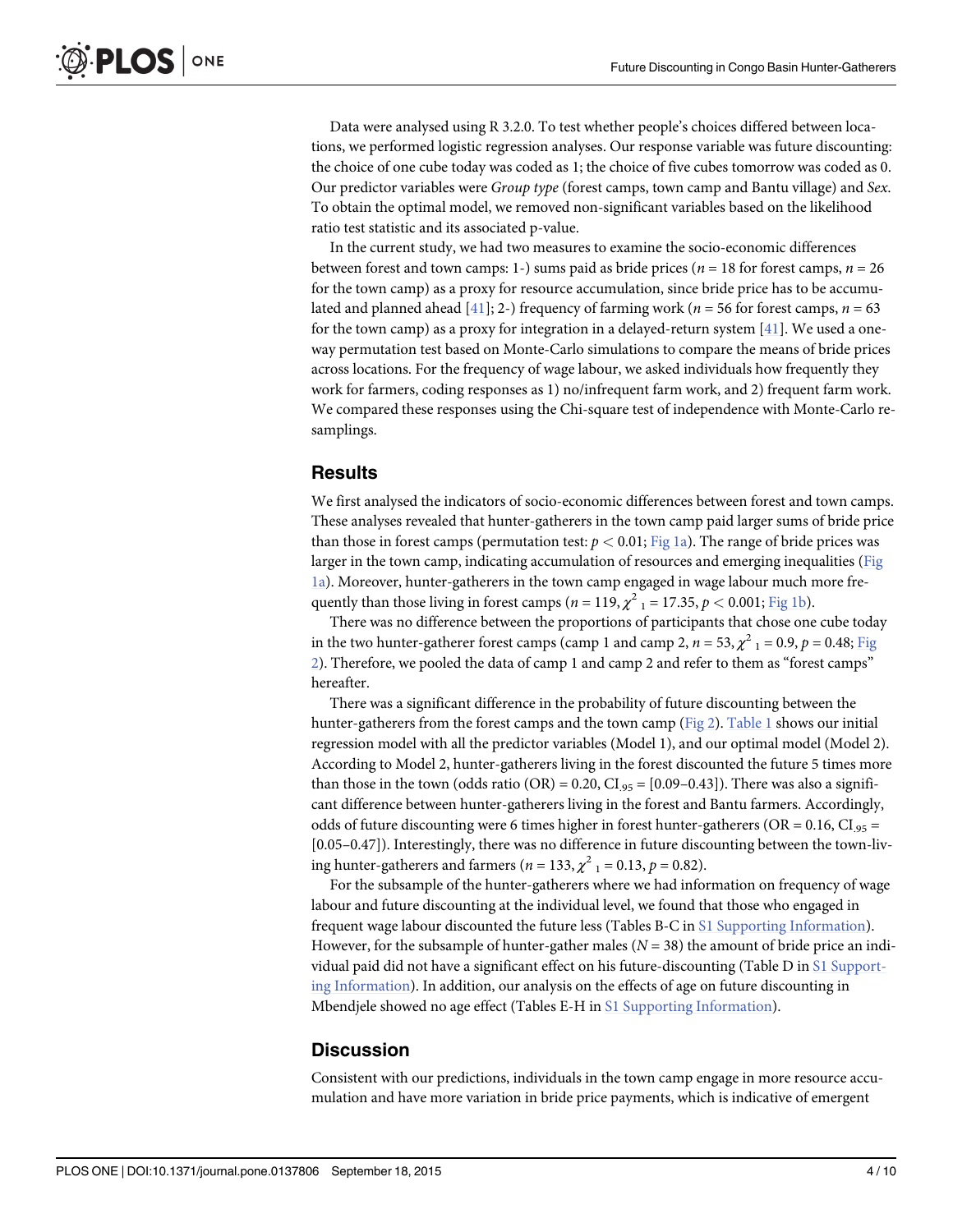#### <span id="page-4-0"></span>ONE **PLOS I**





doi:10.1371/journal.pone.0137806.g001

inequalities. We show that immediate-return Mbendjele hunter-gatherers, that are less market integrated and engage in less resource accumulation activities, discount the future more than Mbendjele living in a logging town. Strikingly, those living in the town do not differ in their inter-temporal choices from Bantu farmers. Our results point to a group-level phenomenon; that socio-economic transitions affect the levels of future discounting; however we cannot specifically determine what factors play what role. It is possible that decreased mobility, increased population size, reduction in sharing and the change in subsistence mode, egalitarian norms and levelling mechanisms all contribute to the observed phenomenon in an intervening way. More individual-level measures are required to elucidate the effects of these factors.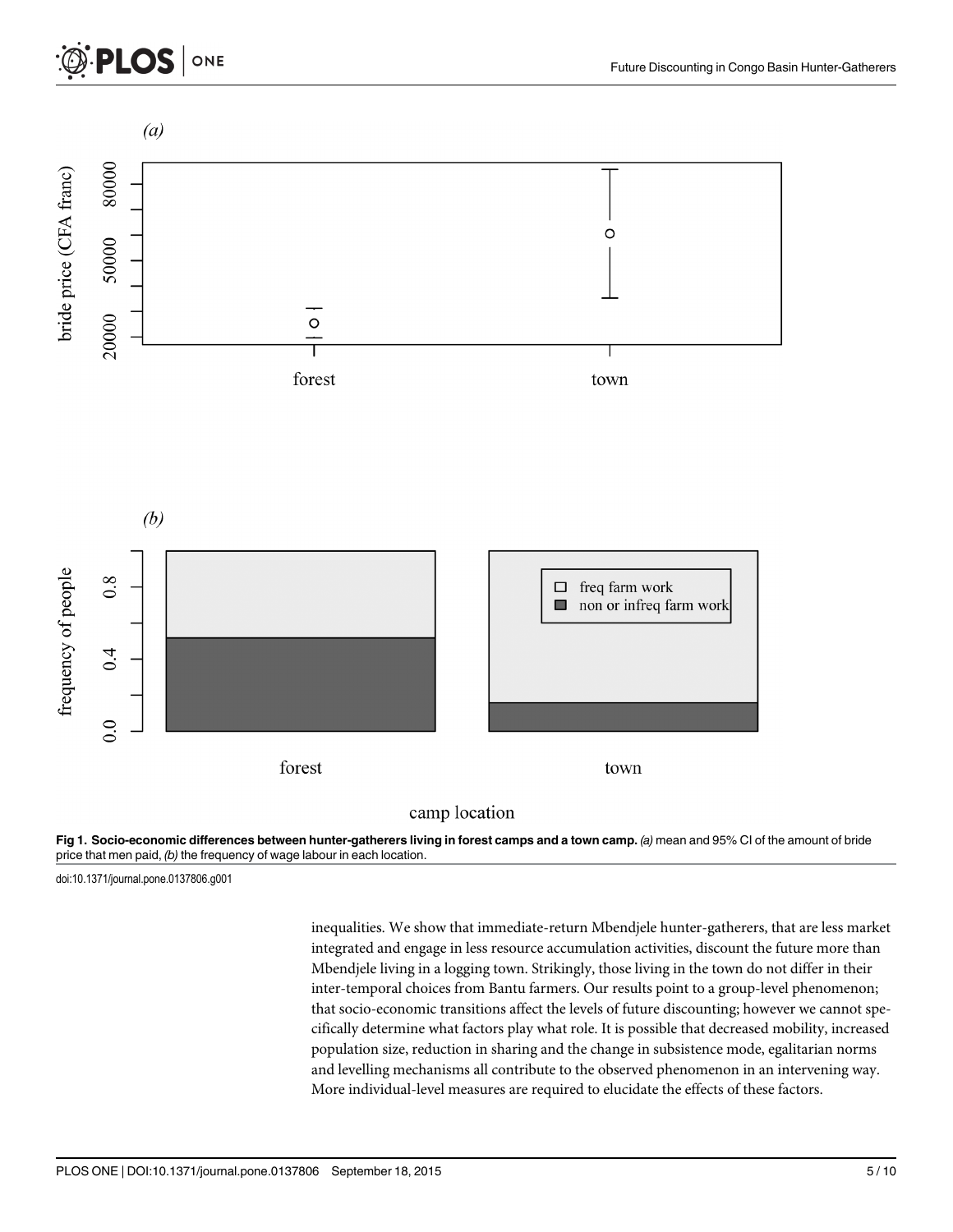<span id="page-5-0"></span>

[Fig 2. P](#page-3-0)roportion of participants that chose to receive one cube today in 3 Mbendjele camps and one Bantu farmer village. Camp 1 and camp 2 were located in the forest; camp 3 was located in the town. Error bars indicate 95% confidence intervals.

doi:10.1371/journal.pone.0137806.g002

The currency value matters in temporal choice experiments and resulting preferences may be study specific [\[15,17\]](#page-8-0). Although currency may matter, similar results in temporal discounting were found with different currencies, in different populations of foragers when compared to their neighbouring farmers, fishers or Western populations. For example, Mikea forest forager-farmers from Madagascar chose more immediate and low-risk options compared to their farmer and fisher neighbours [\[15\]](#page-8-0); and Tsimane' forager-horticulturalists were on average more impatient compared to Western populations  $[17]$ . It requires further examination to establish whether the same decline in future discounting in the town camp would be observed by using a different currency (such as rice or money). Although discount rates may differ across different currencies, on average individuals living in a more delayed-return system will likely discount the future less regardless of the currency of choice.

An alternative interpretation is that time preference is a deep psychological attribute and not a flexible context-specific behavioural adaptation [\[17\]](#page-8-0). In this case the difference between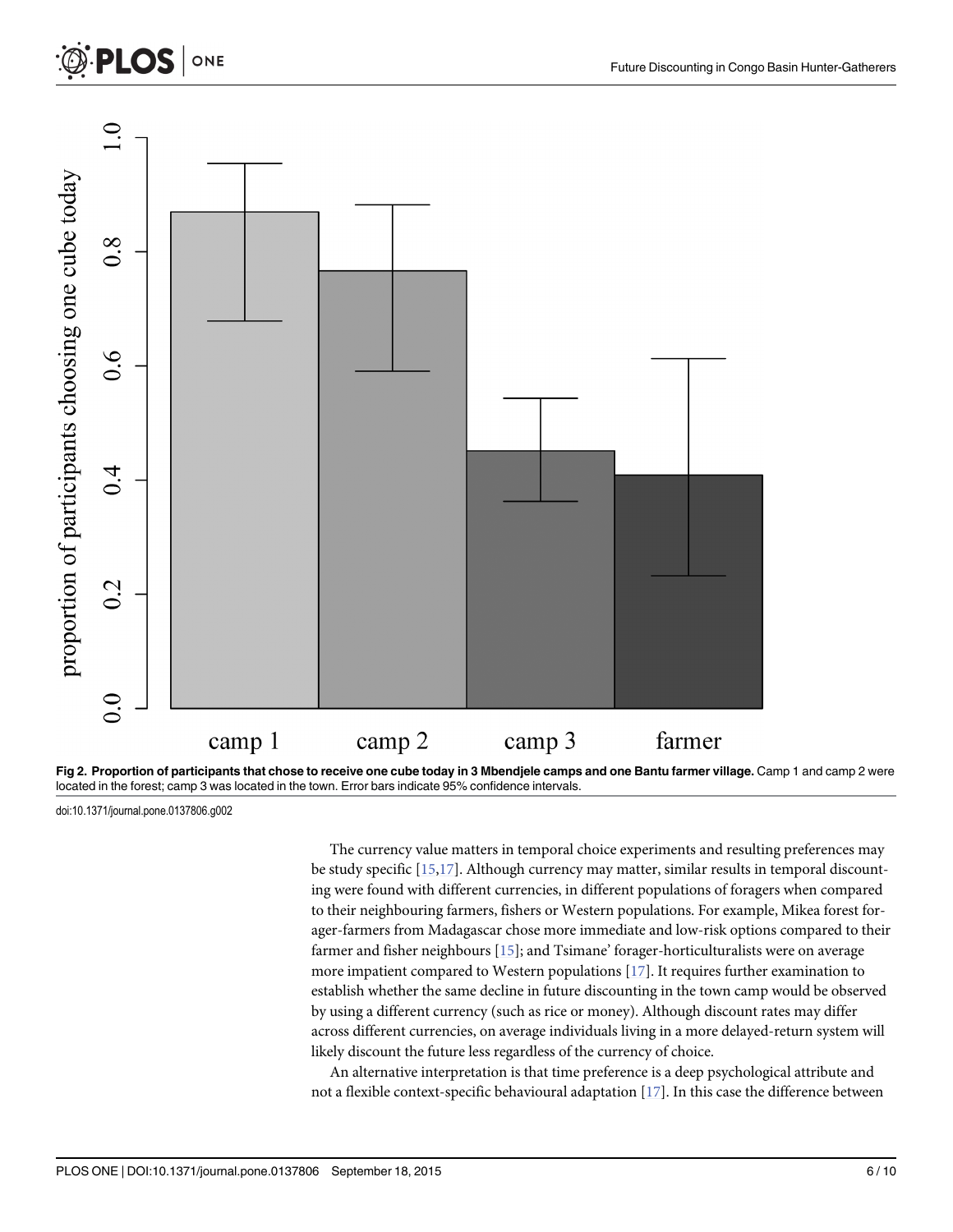#### <span id="page-6-0"></span>[Table 1.](#page-3-0) Logistic regression models for probability of future discounting.

| <b>Predictor</b>                | Model 1       |         | Model 2       |         |
|---------------------------------|---------------|---------|---------------|---------|
|                                 | Coeff. (SE)   | P       | Coeff. (SE)   | Р       |
| Group type- town camp           | $-1.61(0.41)$ | < 0.001 | $-1.65(0.40)$ | < 0.001 |
| Group type- Bantu               | $-1.83(0.56)$ | < 0.01  | $-1.83(0.56)$ | < 0.01  |
| Sex- male                       | $-0.30(0.32)$ | 0.43    |               |         |
| Intercept                       | 1.58 (0.38)   | < 0.001 | 1.46 (0.35)   | < 0.001 |
| Pseudo- $R^2$ (Hosmer-Lemeshow) | 0.09          |         | 0.09          |         |
| -2 log likelihood               | 232.98        |         | 233.89        |         |
| $\overline{N}$                  | 186           |         | 186           |         |

Response variable: future discounting (i.e. choosing one stock cube today over 5 stock cubes tomorrow). Group type encodes for the group of the participants (forest camps, town camp and Bantu agriculturalist village). N is the number of subjects. Omitting Sex did not affect the model fit significantly  $(P[\chi^2(1) > 0.91] = 0.34)$ .

doi:10.1371/journal.pone.0137806.t001

forest camps and the logging town would be explained by assortment of individuals who are more future-oriented in logging towns [[19](#page-8-0)]. If this is correct, then individual preferences would precede group effects. However, this interpretation does not explain the higher prevalence of preference for immediate rewards in forager societies compared to fisher, farmer or industrial populations found in this study, and others  $[15-17]$  $[15-17]$  $[15-17]$  $[15-17]$ . Thus these results suggest that the capacity for patience in humans is a plastic trait  $[42-44]$  $[42-44]$  $[42-44]$  $[42-44]$  that is expressed in response to socio-ecological conditions. Higher prevalence of patience in humans only became adaptive when food storage was possible. Nevertheless, an individual-level investigation analysing the change in time preferences in individuals moving from forest camps to towns may help us to further test behavioural flexibility in levels of patience.

Decisions on future discounting can also be analysed in light of life-history trade-offs [\[10\]](#page-7-0). According to life history theory, individuals adopt fast or slow reproductive strategies depending on resource availability and the stability of their environment [[45](#page-9-0)], thus preference for immediate returns would be favoured in risky environments [[46,47](#page-9-0)]. Accordingly, effects such as age and age specific mortality rates on life history strategies could also affect future discounting. In our study we did not find any effects of age estimates on inter-temporal preferences of the Mbendjele. Calculating mortality rates require adequate data on age estimates of both living and dead people (i.e. age at death and the year of birth)  $[48,49]$  $[48,49]$  $[48,49]$  and this data is not currently available for the Mbendjele. Therefore, it is not possible to confirm whether the mortality rates of the Mbendjele affect their levels of patience. Nevertheless, since hunter-gatherers live in unpredictable environments and thus depend more on immediate adaptive strategies such as fast life histories [[50](#page-9-0),[51](#page-9-0)] and reliance on sharing rather than storage [[30](#page-8-0)], it is expected that high mortality rates, and fast life history strategies may result in higher discount rates. More data is required to test these associations.

Our study corroborates the idea that in a society where sharing is enforced and accumulation is prevented via norms, it will be a risky strategy to wait for larger rewards. The sharing system, levelling mechanisms and future discounting can all be seen as social adaptations that ensure that immediate-return, egalitarian hunter-gatherers can buffer the pressures that result from unpredictable environments  $[29,30]$  $[29,30]$  $[29,30]$  $[29,30]$  $[29,30]$ . On the other hand, a change in the subsistence mode, possibility of food storage, sedentism, and increasing population size may all contribute to the emergence of wealth accumulation and inequalities [[23\]](#page-8-0). As these changes occur humans may have adapted their behavioural strategies towards longer-term, higher-yield rewards. Nevertheless, there is only a handful of studies that focus on future-discounting in forager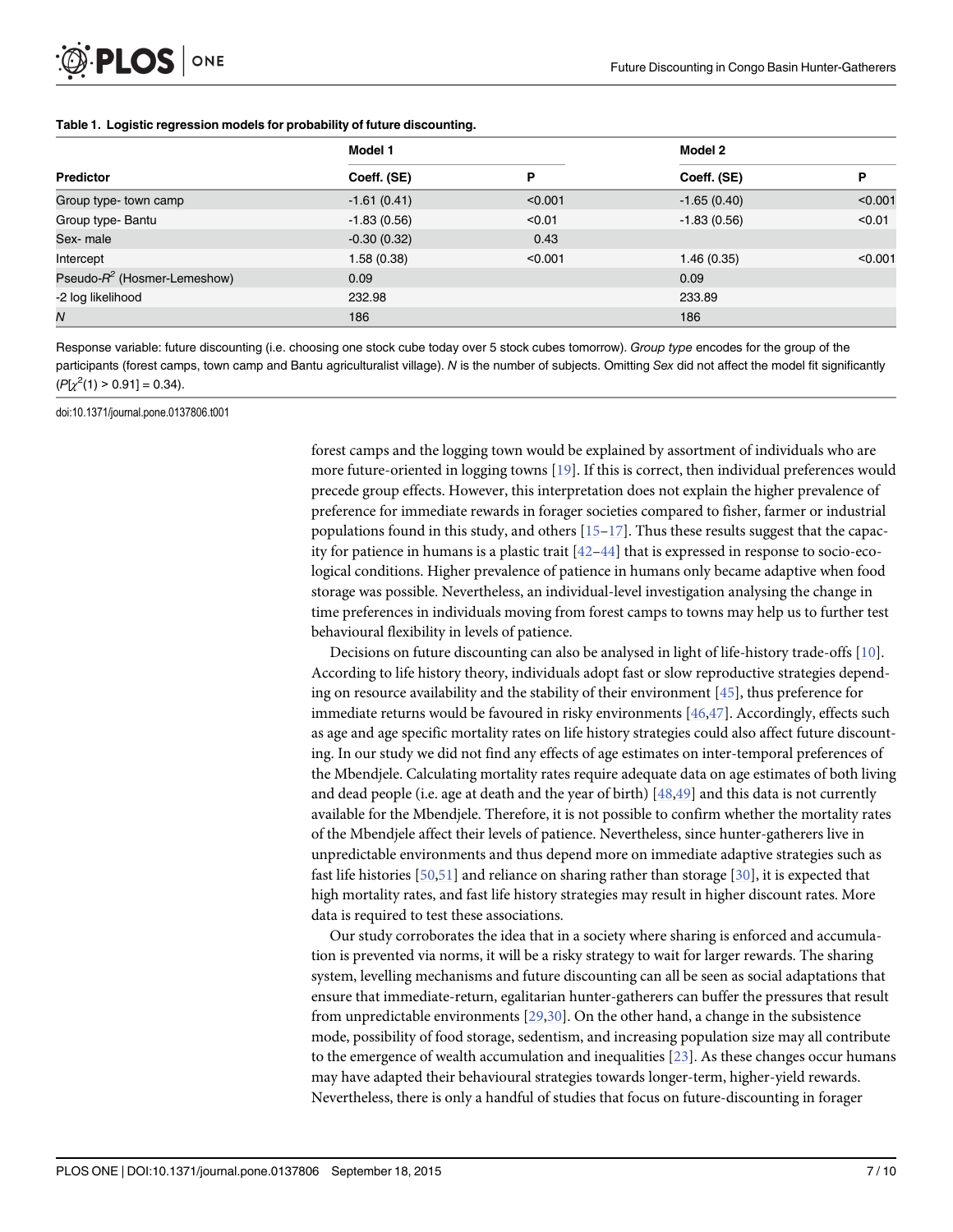<span id="page-7-0"></span>populations  $[15-17,21]$  $[15-17,21]$  $[15-17,21]$  $[15-17,21]$ . More comparative studies of immediate-return foragers versus delayed-return systems are necessary to shed light on the origins and flexibility of inter-temporal choices in humans.

#### Supporting Information

[S1 Supporting Information.](http://www.plosone.org/article/fetchSingleRepresentation.action?uri=info:doi/10.1371/journal.pone.0137806.s001) Detailed description of the methods and the results on the frequency of wage labour. (DOCX)

[S1 Dataset.](http://www.plosone.org/article/fetchSingleRepresentation.action?uri=info:doi/10.1371/journal.pone.0137806.s002) Discount. Data on each participant's discount choice (1 versus 5 stock cubes), sex, camp membership, age estimate, farming frequency and amount of bride price. (XLSX)

[S2 Dataset.](http://www.plosone.org/article/fetchSingleRepresentation.action?uri=info:doi/10.1371/journal.pone.0137806.s003) Socioeconomic indicators. Data on each participant's amount of bride price paid, farming frequency, camp membership and sex. (XLSX)

#### Acknowledgments

We thank all the Mbendjele and Bantu participants for their hospitality; Aude Rey and our Mbendjele translators Nicolas, and Gifhanou for their help in data collection; Jerome Lewis for his help in logistics; the HEEG group for their comments on the manuscript and Nikhil Chaudhary for proof-reading.

#### Author Contributions

Conceived and designed the experiments: GDS ABM. Performed the experiments: GDS. Analyzed the data: GDS. Contributed reagents/materials/analysis tools: GDS ABM. Wrote the paper: GDS ABM.

#### References

- [1.](#page-0-0) Daly M, Wilson M. Carpe diem: Adaptation and devaluing the future. Q Rev Biol. 2005; 80: 55–60. PMID: [15884736](http://www.ncbi.nlm.nih.gov/pubmed/15884736)
- [2.](#page-0-0) Evans TA, Beran MJ. Chimpanzees use self-distraction to cope with impulsivity. Biol Lett. 2007; 3: 599–602. doi: [10.1098/rsbl.2007.0399](http://dx.doi.org/10.1098/rsbl.2007.0399) PMID: [17716966](http://www.ncbi.nlm.nih.gov/pubmed/17716966)
- [3.](#page-0-0) Ainslie GW. Impulse control in pigeons. J Exp Anal Behav. 1974; 21: 485-489. PMID: [16811760](http://www.ncbi.nlm.nih.gov/pubmed/16811760)
- [4.](#page-0-0) Mühlhoff N, Stevens JR, Reader SM. Spatial discounting of food and social rewards in guppies (poecilia reticulata). Front Psychol. 2011; 2: 68. doi: [10.3389/fpsyg.2011.00068](http://dx.doi.org/10.3389/fpsyg.2011.00068) PMID: [21738517](http://www.ncbi.nlm.nih.gov/pubmed/21738517)
- [5.](#page-0-0) Tobin H, Logue AW. Self-Control Across Species. J Comp Psychol. 1994; 108: 126–133. PMID: [8026163](http://www.ncbi.nlm.nih.gov/pubmed/8026163)
- [6.](#page-0-0) Shoda Y, Mischel W, Peake PK. Predicting adolescent cognitive and self-regulatory competencies from preschool delay of gratification: Identifying diagnostic conditions. Dev Psychol. 1990; 26: 978– 986. doi: [10.1037//0012-1649.26.6.978](http://dx.doi.org/10.1037//0012-1649.26.6.978)
- [7.](#page-0-0) Apter A, Van Praag HM, Plutchik R, Sevy S, Korn M, Brown SL. Interrelationships among anxiety, aggression, impulsivity, and mood: A serotonergically linked cluster? Psychiatry Res. 1990; 32: 191– 199. doi: [10.1016/0165-1781\(90\)90086-K](http://dx.doi.org/10.1016/0165-1781(90)90086-K) PMID: [2367604](http://www.ncbi.nlm.nih.gov/pubmed/2367604)
- [8.](#page-1-0) Stevens JR. Intertemporal Choice. Encycl Anim Behav. 2010; 2: 203–208.
- [9.](#page-1-0) Stevens JR, Mühlhoff N. Intertemporal choice in lemurs. Behav Processes. 2012; 89: 121–7. doi: [10.](http://dx.doi.org/10.1016/j.beproc.2011.10.002) [1016/j.beproc.2011.10.002](http://dx.doi.org/10.1016/j.beproc.2011.10.002) PMID: [22024661](http://www.ncbi.nlm.nih.gov/pubmed/22024661)
- [10.](#page-1-0) Van der Wal A, Schade HM, Krabbendam L, van Vugt M. Do natural landscapes reduce future discounting in humans? Proc R Soc B Biol Sci. 2013; 280: 20132295.
- [11.](#page-1-0) Wilson M, Daly M. Do pretty women inspire men to discount the future? Proc R Soc B Biol Sci. 2004; 271: S177–9. doi: [10.1098/rsbl.2003.0134](http://dx.doi.org/10.1098/rsbl.2003.0134)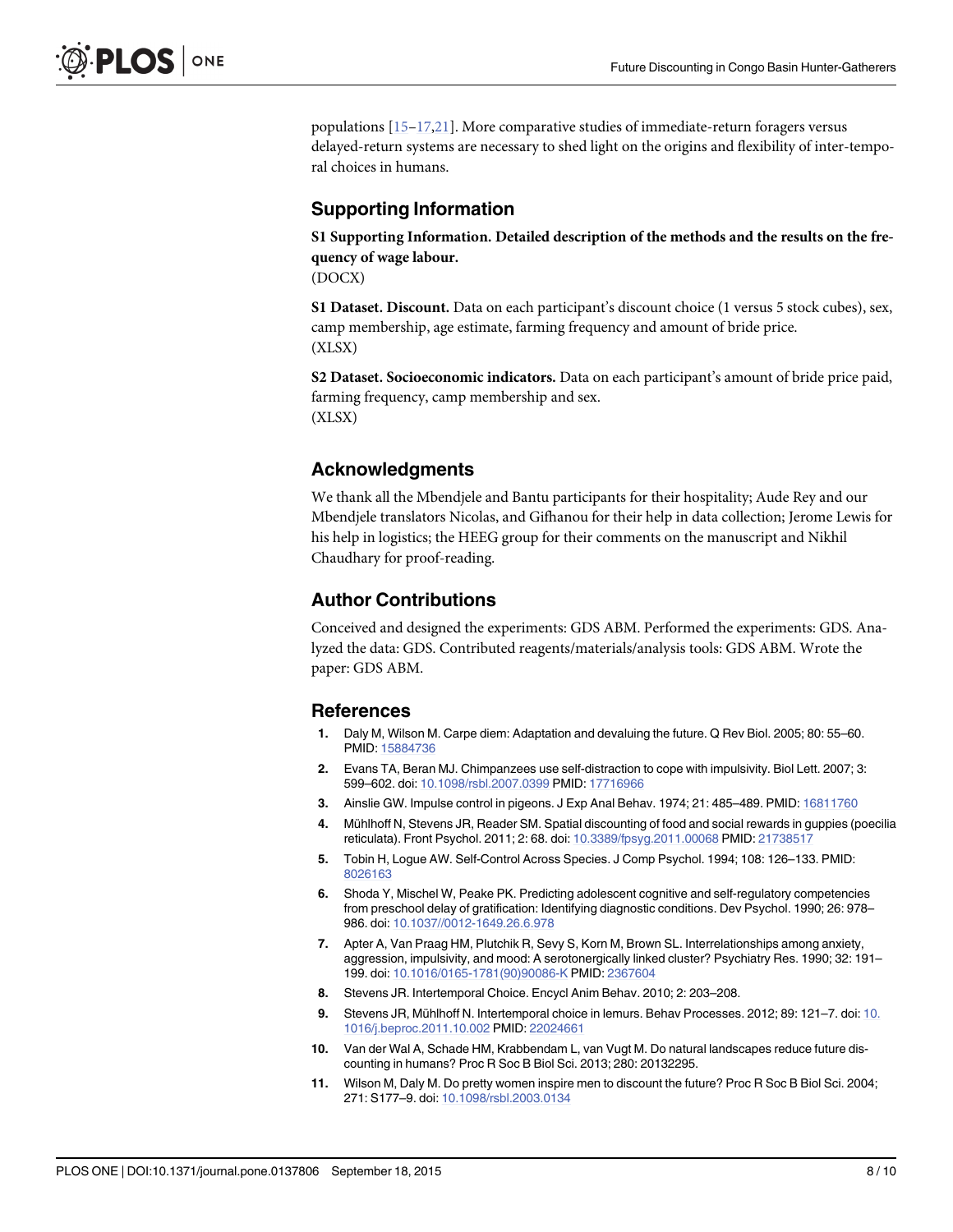- <span id="page-8-0"></span>12. Frederick S, Loewenstein G, O'Donoghue T. Time discounting and time preference: a critical review. J Econ Lit. 2002; XL: 351–401.
- 13. Griskevicius V, Tybur J. The Influence of Mortality and Socioeconomic Status on Risk and delayed rewards: a life history theory approach. J Pers Soc Psychol. 2011; 100: 1015–1026. doi: [10.1037/](http://dx.doi.org/10.1037/a0022403) [a0022403](http://dx.doi.org/10.1037/a0022403) PMID: [21299312](http://www.ncbi.nlm.nih.gov/pubmed/21299312)
- [14.](#page-1-0) Becker GS, Mulligan CB. The Endogenous Determination of Time Preference. Q J Econ. 1997; 112: 729–758. doi: [10.1162/003355397555334](http://dx.doi.org/10.1162/003355397555334)
- [15.](#page-1-0) Tucker B. Do Risk and Time Experimental Choices Represent Individual Strategies for Coping with Poverty or Conformity to Social Norms? Evidence from Rural Southwestern Madagascar. Curr Anthropol. 2012; 53: 149–180.
- 16. Tucker B. A future discounting explanation for the persistence of a mixed foraging-horticulture strategy among the Mikea of Madagascar. In: Kennett D, Winterhalder B, editors. Behavioral ecology and the transition to agriculture. Berkeley: University of California Press; 2006. pp. 22–40.
- [17.](#page-1-0) Godoy R, Byron E, Reyes-García V, Leonard WR, Patel K, Apaza L, et al. Patience in a foraging-horticultural society: a test of competing hypotheses. J Anthropol Archaeol. 2004; 60: 179–202.
- 18. Kirby KN, Godoy R, Reyes-García V, Byron E, Apaza L, Leonard W, et al. Correlates of delay-discount rates: Evidence from Tsimane' Amerindians of the Bolivian rain forest. J Econ Psychol. 2002; 23: 291– 316.
- [19.](#page-6-0) Reyes-García V, Godoy R, Huanca T, Leonard WR, McDade T, Tanner S, et al. The origins of monetary income inequality Patience, human capital, and division of labor. Evol Hum Behav. 2007; 28: 37–47. doi: [10.1016/j.evolhumbehav.2006.07.001](http://dx.doi.org/10.1016/j.evolhumbehav.2006.07.001)
- 20. Tanaka T, Camerer CF, Nguyen Q. Risk and time preferences: Experimental and household survey data from Vietnam. Am Econ Rev. 2010; 100: 557–571. doi: [10.1257/aer.100.1.557](http://dx.doi.org/10.1257/aer.100.1.557)
- [21.](#page-1-0) Godoy R, Jacobson M. Covariates of private time preference: a pilot study among the Tsimane'Indians of the Bolivian rain forest. Evol Hum Behav. 1999; 20: 249–256.
- [22.](#page-1-0) Lee RB, Daly R. The Cambridge Encyclopedia of Hunters and Gatherers. Lee RB, Daly R, editors. Cambridge University Press; 2004.
- [23.](#page-1-0) Kelly RL. The Lifeways of Hunter-Gatherers: The Foraging Spectrum. Cambridge University Press; 2013.
- [24.](#page-1-0) Woodburn J. Egalitarian societies. Man. 1982; 17: 431–451.
- [25.](#page-1-0) Boehm C. Hierarchy in the Forest. The Evolution of Egalitarian Behavior. Harvard Univ Press, Cambridge, MA; 1999.
- 26. Boehm C. Egalitarian behavior and reverse dominance hierarchy. Curr Anthropol. 1993; 34: 227–254.
- [27.](#page-1-0) Gavrilets S. On the evolutionary origins of the egalitarian syndrome. Proc Natl Acad Sci U S A. 2012; 109: 14069–74. doi: [10.1073/pnas.1201718109](http://dx.doi.org/10.1073/pnas.1201718109) PMID: [22891349](http://www.ncbi.nlm.nih.gov/pubmed/22891349)
- [28.](#page-1-0) Wiessner P. Norm Enforcement among the Ju /' hoansi Bushmen. Hum Nat. 2005; 16: 115–145. doi: [10.1007/s12110-005-1000-9](http://dx.doi.org/10.1007/s12110-005-1000-9) PMID: [26189619](http://www.ncbi.nlm.nih.gov/pubmed/26189619)
- [29.](#page-1-0) Erdal D, Whiten A. On Human Egalitarianism: An Evolutionary Product of Machiavellian Status Escalation? Curr Anthropol. 1994; 35: 175–183. doi: [10.1086/204255](http://dx.doi.org/10.1086/204255)
- [30.](#page-6-0) Lewis HM, Vinicius L, Strods J, Mace R, Migliano AB. High mobility explains demand sharing and enforced cooperation in egalitarian hunter-gatherers. Nat Commun. 2014; 5: 5789. doi: [10.1038/](http://dx.doi.org/10.1038/ncomms6789) [ncomms6789](http://dx.doi.org/10.1038/ncomms6789) PMID: [25511874](http://www.ncbi.nlm.nih.gov/pubmed/25511874)
- [31.](#page-1-0) Winterhalder B. Diet choice, risk, and food sharing in a stochastic environment. J Anthropol Archaeol. 1986; 5: 369–392. doi: [10.1016/0278-4165\(86\)90017-6](http://dx.doi.org/10.1016/0278-4165(86)90017-6)
- [32.](#page-1-0) Alvard MS, Kuznar L. Deferred harvest: the transition from hunting to animal husbandry. Am Anthropol. 2001; 103: 295–311.
- [33.](#page-1-0) Peterson N. Demand Sharing: Reciprocity and the Pressure for Generosity among Foragers. Am Anthropol. 1993; 95: 860–874.
- [34.](#page-1-0) Lewis J. Ekila: blood, bodies, and egalitarian societies. J R Anthropol Inst. 2008; 297–315.
- [35.](#page-2-0) Lewis J. Egalitarian social organization: the case of the Mbendjele BaYaka. In: Hewlett BS, editor. Hunter-Gatherers of the Congo Basin. New Brunswick (U.S.A) and London (U.K): Transaction Publishers; 2014. pp. 219–243.
- 36. Chaudhary N, Salali GD, Thompson J, Dyble M, Page A, Smith D, et al. Polygyny without wealth: popu-larity in gift games predicts polygyny in BaYaka Pygmies. R Soc Open Sci. 2015; 2: 150054. doi: [10.](http://dx.doi.org/10.1098/rsos.150054) [1098/rsos.150054](http://dx.doi.org/10.1098/rsos.150054) PMID: [26064662](http://www.ncbi.nlm.nih.gov/pubmed/26064662)
- [37.](#page-1-0) Dyble M, Salali GD, Chaudhary N, Page A, Smith D, Thompson J, et al. Sex equality can explain the unique social structure of hunter-gatherer bands. Science. 2015; 348: 796-798. doi: [10.1126/science.](http://dx.doi.org/10.1126/science.aaa5139) [aaa5139](http://dx.doi.org/10.1126/science.aaa5139) PMID: [25977551](http://www.ncbi.nlm.nih.gov/pubmed/25977551)